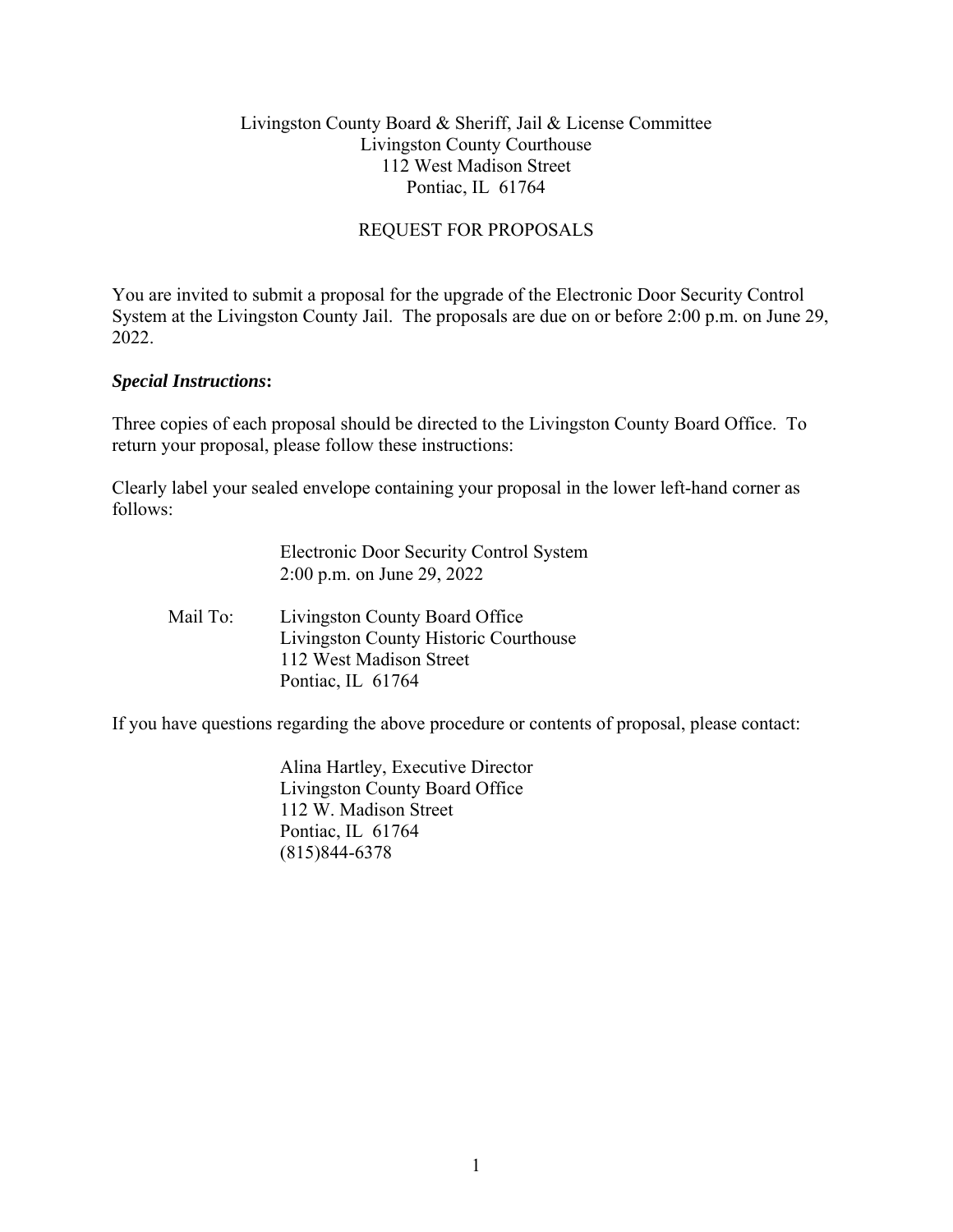# **TABLE OF CONTENTS**

| I.    |  |
|-------|--|
| II.   |  |
| III.  |  |
| IV.   |  |
| V.    |  |
| VI.   |  |
| VII.  |  |
| VIII. |  |
| IX.   |  |
| X.    |  |
| XI.   |  |
| XII.  |  |
| XIII. |  |
| XIV.  |  |
| XV.   |  |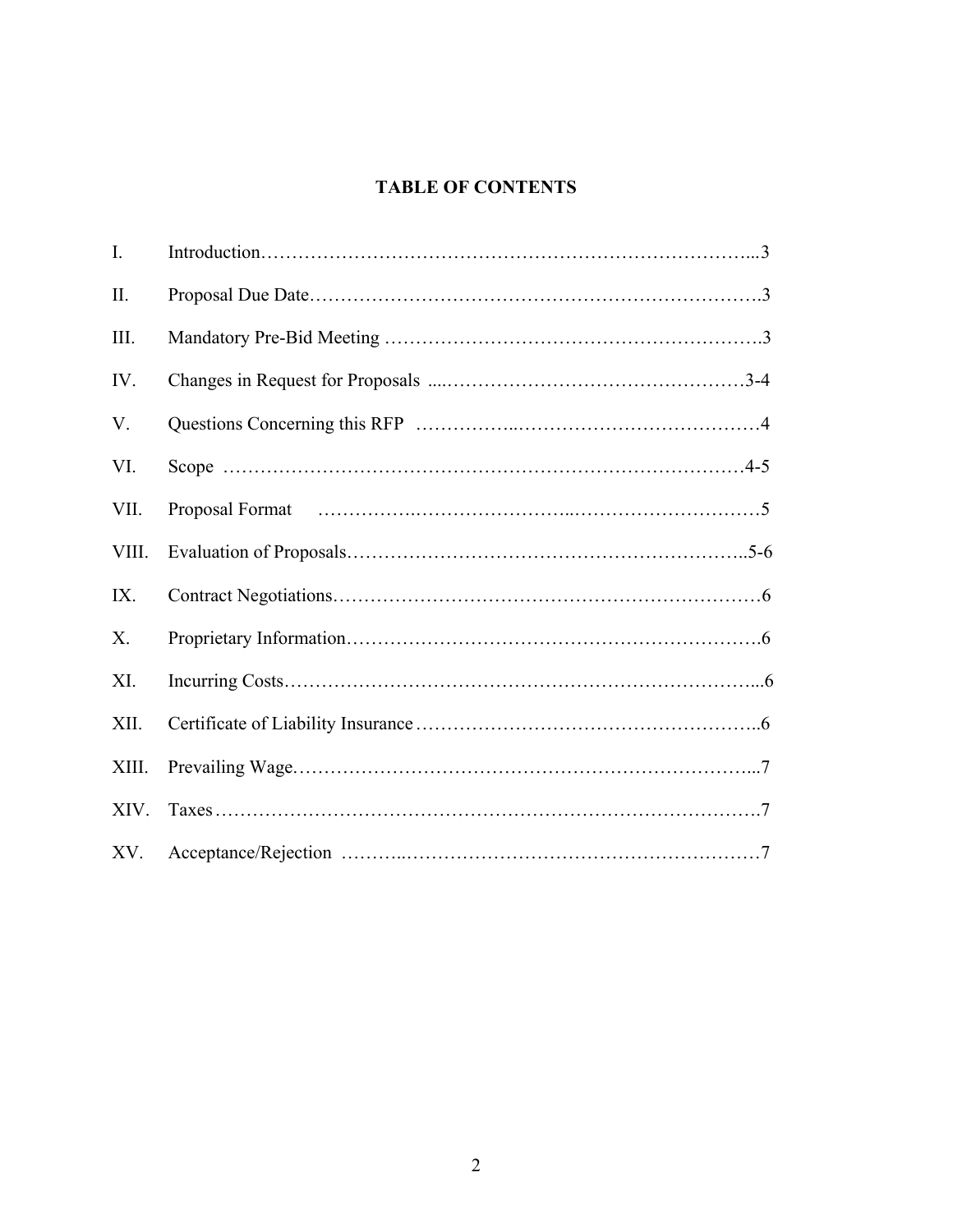# **SECURITY ELECTRONIC CONTROL SYSTEM**

#### I. INTRODUCTION

The Livingston County Board and Sheriff, Jail & License Committee are requesting proposals for all necessary material, labor & equipment to upgrade the electronic door security control system at the Livingston County Jail.

#### II. PROPOSAL DUE DATE

Three copies of each proposal should be submitted to the Livingston County Board Office by 2:00 p.m. on June 29, 2022. All proposals are to be addressed to:

> Livingston County Board Office Livingston County Historic Courthouse 112 West Madison Street Pontiac, IL 61764

The following notation must be noted in the lower left-hand corner of the envelope:

 Electronic Door Security Control System 2:00 p.m. on June 29, 2022

The proposals will be opened in the  $2<sup>nd</sup>$  floor Committee Room located within the Historic Courthouse, 112 W. Madison St. Pontiac, IL after 2:01 p.m. on June 29, 2022. You may be (but are not required to be) present during that meeting to answer any questions the County may have.

#### III. MANDATORY PRE-BID MEETING

A mandatory pre-bid meeting will be held on Monday, June 13, 2022 at 2:00 p.m. at the Public Safety Complex, located at 844 W. Lincoln Ave. in Pontiac, Illinois. All prospective bidders are required to attend unless prior arrangements have been made. The pre-bid meeting will allow all vendors an opportunity to inspect current conditions at the facility.

### IV. CHANGES IN REQUEST FOR PROPOSAL (RFP)

Livingston County reserves the right to amend, modify or cancel this RFP at any time. If it becomes necessary to revise any part of this RFP, or otherwise provide additional information, an addendum will be issued by the county and furnished to all firms that have notified the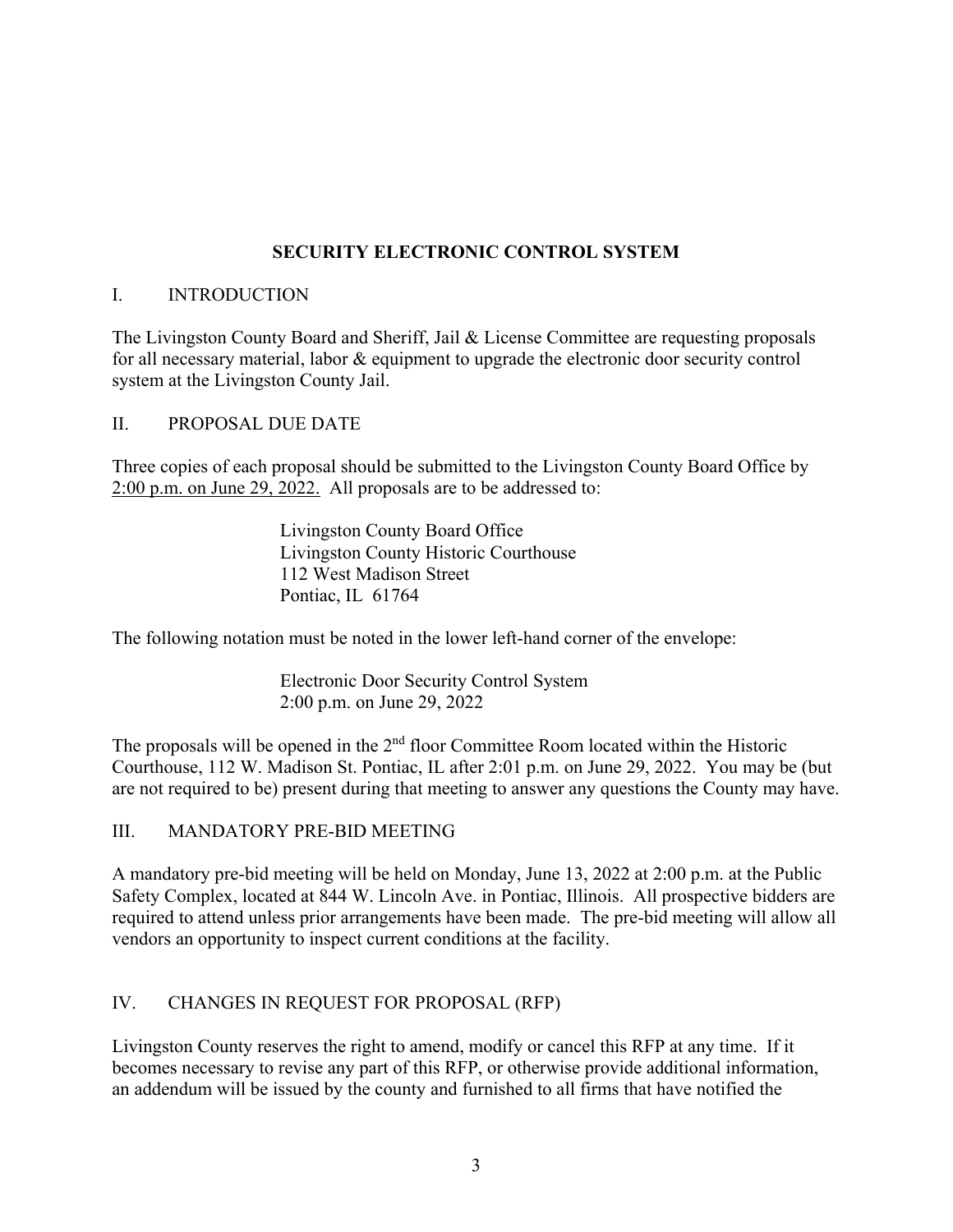County Board Office of their interest or intent to bid. Should you obtain a copy of this RFP from the Livingston County website, please contact the County Board Office at 815-844-6378 and provide your name, company and appropriate contact information. Please acknowledge the receipt of any addenda in the appropriate section, as directed in the addendum.

# V. QUESTIONS CONCERNING THIS RFP SHOULD BE DIRECTED TO:

Any questions regarding the above procedure or contents of this RFP must be made in writing and directed to:

> Alina Hartley, Executive Director Livingston County Board Office 112 W. Madison Street Pontiac, IL 61764 (815)844-6378 ahartley@livingstoncountyil.gov

**Questions must be received in writing no later than June 20, 2022**. Responses to each question will be provided to all Agents who have provided contact information to the County Board Office.

# VI. SCOPE

Livingston County seeks proposals for all material, labor and equipment (hardware and software) necessary to upgrade the security electronic control system at the Livingston County Jail as follows:

- Remove & replace all existing control panels and control stations
- Remove & replace all intercom communication system head-end equipment and integrate with new control system
- Remove & replace all door control and utility control sub-panels
- Utilize existing S2 security system and integrate with new control system
- Provide & install data logging system including audio recordings of intercom conversations
- Provide training to end users and maintenance personnel
- Provide as built documentation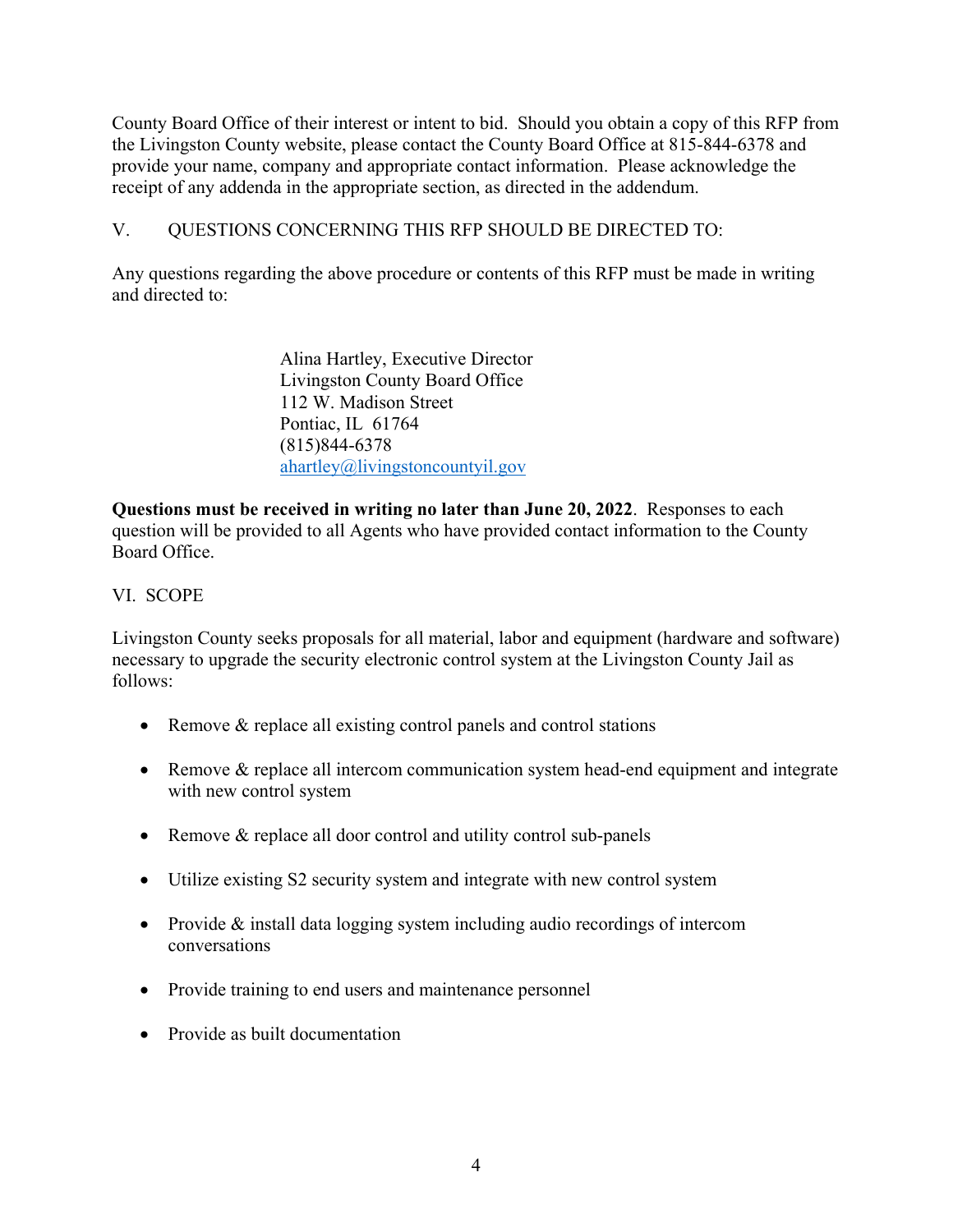#### *Requirements*

- *All hardware and software must be non-proprietary.*
- *All hardware and software must be compatible with S2 Access Control Security System & Milestone Security Camera System.*
- *All necessary permits (if applicable)*
- *Minimum one (1) year parts and labor warranty*
- *Prior experience in retrofitting security electronic control systems in occupied correctional settings with references provided.*

#### VII. PROPOSAL FORMAT

Each vendor shall be required to include the following items in their three copies of the proposal. Exclusion of any of these items could be grounds for proposal rejection by Livingston County.

Each proposal will consist of information that will be helpful in assisting the Livingston County Board and Public Property Committee in analyzing your proposal and will include:

- A. A description of the level of services and equipment that you intend to provide which demonstrates a clear understanding of the work to be performed.
- B. A description of (your agency) or (you), including organizational qualifications and references, addressing why (your agency is) or (you are) suited to provide these services to Livingston County.
- C. Multiple Proposals. Vendors who wish to submit multiple proposals are invited to do so. If more than one proposal is submitted, all must be complete and comply with all instructions in this RFP. Each proposal should be clearly marked Proposal No. 1, Proposal No. 2, etc., on the cover page.
- D. A description of your estimated timeline, including how long you anticipate the project taking, as well as when you would be available to begin.
- E. Overall cost of the project as well as a summary of equipment and labor charges (prevailing wages will apply).
- F. If applicable, add any other information that is pertinent to your RFP.

### VIII. EVALUATION OF PROPOSALS

Proposals will be reviewed to ensure that they meet minimum requirements for proposal format, contractor stability, references provided, etc. A review of the qualifying proposals will identify potential contractors that most closely meet the needs of Livingston County. Functional capabilities, operating efficiency, and overall cost will be among the criteria considered in evaluating proposals.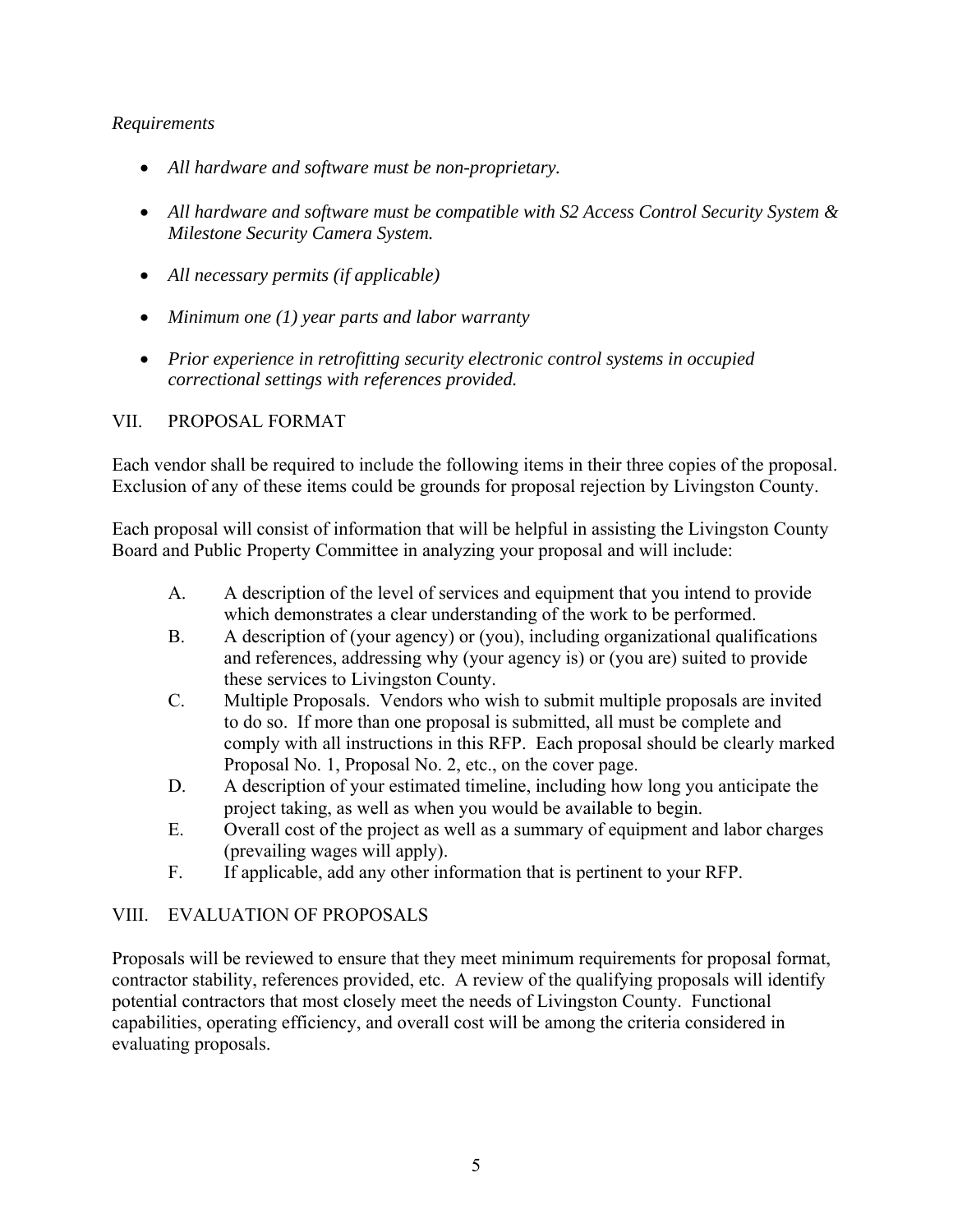## *BASIS OF AWARD*

The award resulting from this request for proposal will be made to the contractor that submits the response that best serves the needs of Livingston County. Proposals will be evaluated on the following criteria:

- Ability to meet the requirements as stated in the RFP
- Proven ability of the contractor to provide similar services within established guidelines.
- Satisfactory response from client references
- Ability to complete the Scope of Work within a reasonable amount of time
- Cost of services.

# IX. CONTRACT NEGOTIATIONS

Livingston County reserves the right to negotiate a contract after the successful firm is selected. Selection will be based only on the proposal submitted and subsequent interviews, if any; therefore, the proposals must be complete. Submission of a proposal shall constitute a valid offer, which may be accepted by the county for a period of ninety (90) days following the proposal opening.

### X. PROPRIETARY INFORMATION

Any restrictions on the use of data contained within a proposal and all confidential information must be clearly stated at the top and bottom of each page of the proposal. Proprietary information submitted in a proposal, or in response to the RFP, will be handled in accordance with applicable Illinois statutes.

To the extent permitted by law, it is the intention of Livingston County to withhold the contents of the proposals from public view until such time as competitive or bargaining reasons no longer require non-disclosure, in the opinion of Livingston County. At that time, all proposals will be available for review in accordance with the Illinois Freedom of Information Act.

### XI. INCURRING COSTS

Livingston County is not liable for any costs incurred in replying to this RFP. Applicant agrees to indemnify and hold harmless Livingston County from any and all liability arising out of any damage, loss or injury incurred during said pre-bid meeting and inspection.

### XII. CERTIFICATE OF LIABILITY INSURANCE

Vendor shall provide a Certificate of Liability Insurance (\$2,000,000 minimum coverage).